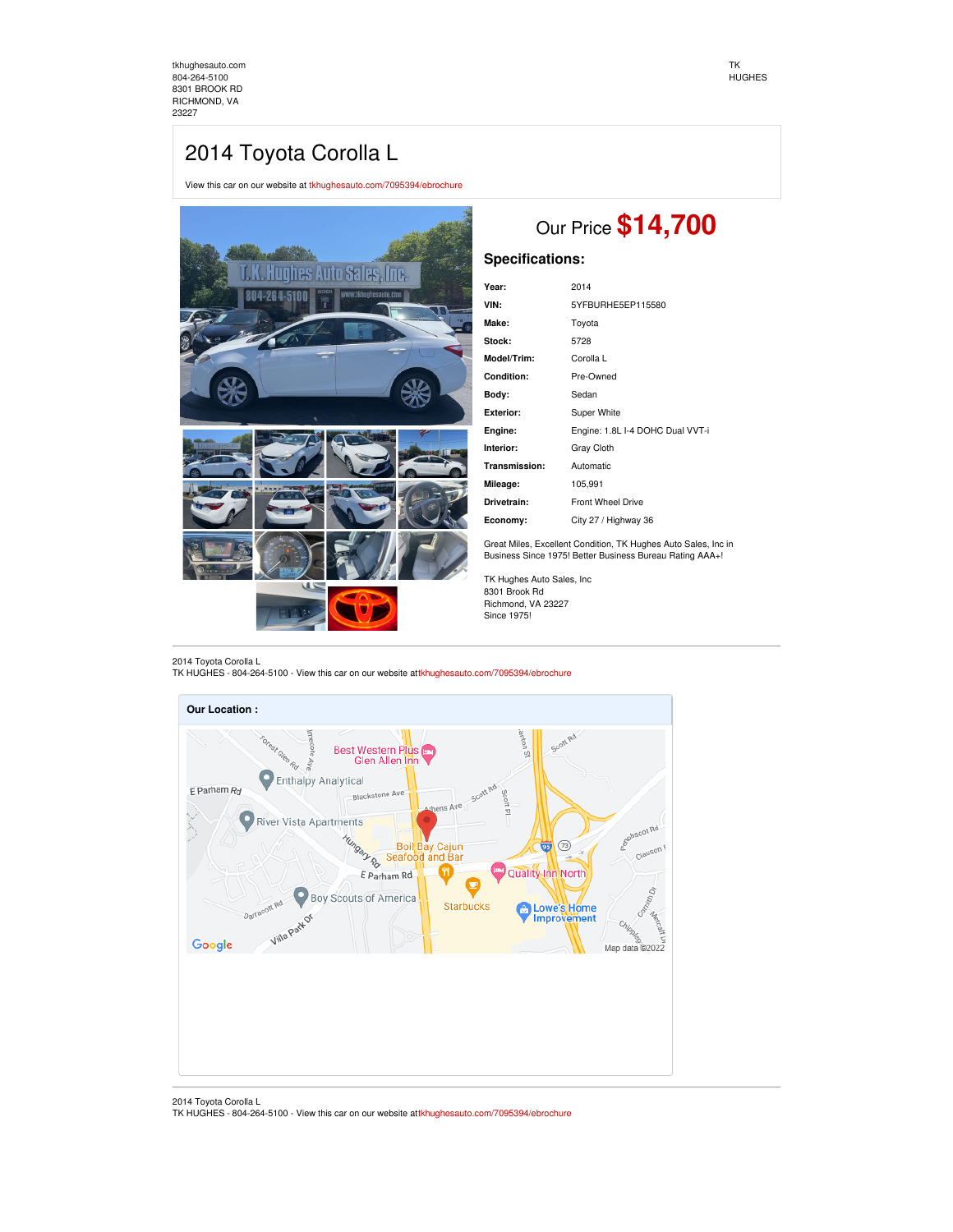# **Installed Options**

#### **Interior**

- Front Bucket Seats -inc: 6-way adjustable driver's seat and 4-way adjustable front
- passenger seat - 6-Way Driver Seat- 4-Way Passenger Seat
- 60-40 Folding Bench Front Facing Fold Forward Seatback Rear Seat
- Manual Tilt/Telescoping Steering Column
- Gauges -inc: Speedometer, Odometer, Engine Coolant Temp, Tachometer, Trip Odometer and Trip Computer - Power Rear Windows- Front Cupholder- Rear Cupholder
- Remote Releases -Inc: Mechanical Cargo Access and Mechanical Fuel
- HVAC -inc: Underseat Ducts- Manual Air Conditioning- Locking Glove Box
- Driver Foot Rest- Full Cloth Headliner- Cloth Door Trim Insert
- Urethane Gear Shifter Material
- Interior Trim -inc: Metal-Look Instrument Panel Insert and Metal-Look Console Insert
- Fabric Seat Trim- Day-Night Rearview Mirror- Driver And Passenger Visor Vanity Mirrors
- Full Floor Console w/Covered Storage and 1 12V DC Power Outlet Front Map Lights
- Fade-To-Off Interior Lighting- Full Carpet Floor Covering
- Carpet Floor Trim and Carpet Trunk Lid/Rear Cargo Door Trim Cargo Space Lights - Instrument Panel Covered Bin, Driver / Passenger And Rear Door Bins
- 
- Power 1st Row Windows w/Driver 1-Touch Up/Down Delayed Accessory Power - Power Door Locks w/Autolock Feature- Trip Computer- Outside Temp Gauge
- Analog Appearance- Seats w/Cloth Back Material
- 
- Manual Adjustable Front Head Restraints and Manual Adjustable Rear Head Restraints - Front Center Armrest w/Storage- Engine Immobilizer- 1 12V DC Power Outlet
- Air Filtration

#### **Exterior**

- Wheels: 15" x 6.0" Steel -inc: wheel covers Tires: P195/65R15 All-Season
- Steel Spare Wheel- Compact Spare Tire Mounted Inside Under Cargo- Clearcoat Paint
- Body-Colored Front Bumper- Body-Colored Rear Bumper- Body-Colored Door Handles
- Black Side Windows Trim- Body-Colored Power Side Mirrors w/Manual Folding
- Fixed Rear Window w/Defroster- Light Tinted Glass- Fixed Interval Wiper
- Fully Galvanized Steel Panels- Black Grille- Trunk Rear Cargo Access
- Auto Off Projector Beam Led Low Beam Daytime Running Headlamps w/Delay-Off

## **Safety**

- Front Bucket Seats -inc: 6-way adjustable driver's seat and 4-way adjustable front senger seat
- 6-Way Driver Seat- 4-Way Passenger Seat
- 60-40 Folding Bench Front Facing Fold Forward Seatback Rear Seat
- Manual Tilt/Telescoping Steering Column
- Gauges -inc: Speedometer, Odometer, Engine Coolant Temp, Tachometer, Trip Odometer and Trip Computer
- Power Rear Windows- Front Cupholder- Rear Cupholder
- Remote Releases -Inc: Mechanical Cargo Access and Mechanical Fuel
- HVAC -inc: Underseat Ducts- Manual Air Conditioning- Locking Glove Box
- Driver Foot Rest- Full Cloth Headliner- Cloth Door Trim Insert
- Urethane Gear Shifter Material
- Interior Trim -inc: Metal-Look Instrument Panel Insert and Metal-Look Console Insert
- Fabric Seat Trim- Day-Night Rearview Mirror- Driver And Passenger Visor Vanity Mirrors
- Full Floor Console w/Covered Storage and 1 12V DC Power Outlet Front Map Lights
- Fade-To-Off Interior Lighting- Full Carpet Floor Covering
- Carpet Floor Trim and Carpet Trunk Lid/Rear Cargo Door Trim Cargo Space Lights
- Instrument Panel Covered Bin, Driver / Passenger And Rear Door Bins
- Power 1st Row Windows w/Driver 1-Touch Up/Down Delayed Accessory Power
- Power Door Locks w/Autolock Feature- Trip Computer- Outside Temp Gauge
- Analog Appearance- Seats w/Cloth Back Material
- Manual Adjustable Front Head Restraints and Manual Adjustable Rear Head Restraints
- Front Center Armrest w/Storage- Engine Immobilizer- 1 12V DC Power Outlet - Air Filtration

#### **Mechanical**

- Engine: 1.8L I-4 DOHC Dual VVT-i- Transmission: 4-Speed Automatic w/ECT-i
- -<br>Front-Wheel Drive- 390CCA Maintenance-Free Battery w/Run Down Prot
- 80 Amp Alternator- Gas-Pressurized Shock Absorbers- Front And Rear Anti-Roll Bars
- Electric Power-Assist Speed-Sensing Steering- 13.2 Gal. Fuel Tank
- Single Stainless Steel Exhaust- Strut Front Suspension w/Coil Springs
- Torsion Beam Rear Suspension w/Coil Springs
- Front Disc/Rear Drum Brakes w/4-Wheel ABS, Front Vented Discs and Brake Assist

## **Option Packages**

**Factory Installed Packages**

-<br>SUPER WHITE STANDARD PAINT

STEEL GRAY, FABRIC SEAT TRIM

-

<p style="text-align: center;"> <br /> <span style="font-size: 18.18181800842285px; color: rgb(255, 255, 255);"><span style="font-size: 26px;"><strong>T.K. HUGHES AUTO SALES, INC</strong></span></span><br><br style="font-size: 18.18181800842285px;" /> <span style="font-size: 18.18181800842285px;"><span style="color: rgb(0, 128, 0);"> <strong>ESTABLISHED IN&nbsp;</strong></span><span style="color: rgb(255, 255, 255);"><strong>1975</strong></span></span><span style="color: rgb(255, 255, 255); font-